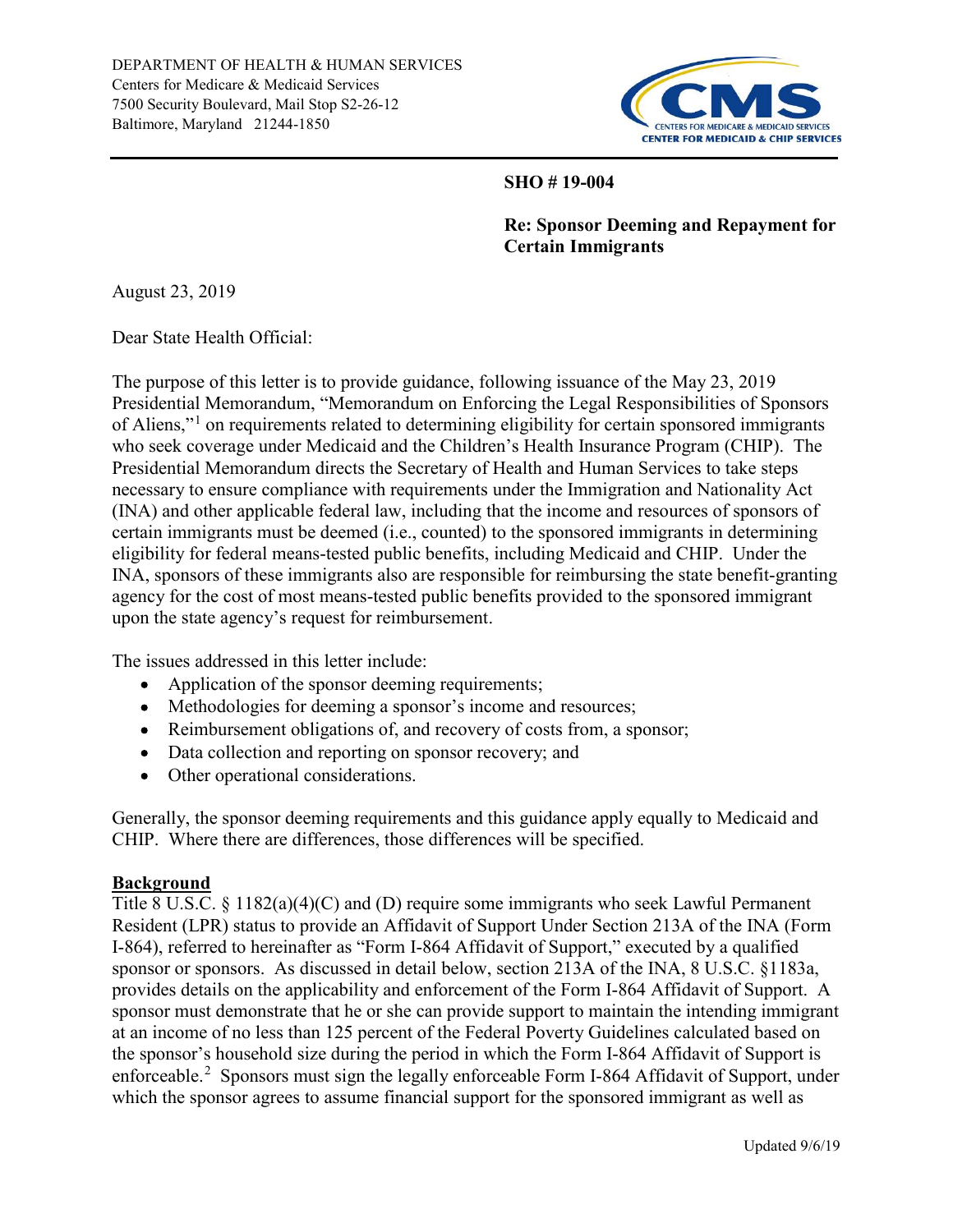# Page 2 – State Health Official

liability for the cost of any means-tested public benefits provided to the sponsored immigrant. Sponsors can also include spouses or other eligible adult members of the household of the individual providing the Form I-864 Affidavit of Support, if they execute a Contract Between Sponsor and Household Member (Form I-864A) ("Form I-864A Contract").<sup>3</sup> In family-based cases, if the sponsor dies after approval of the immigrant petition, a substitute sponsor may sign a Form I-864 Affidavit of Support if the substitute sponsor meets all of the requirements that applied to the original sponsor.

In determining a sponsored immigrant's eligibility for, and the amount of, any federal meanstested public benefits, the income and resources of the sponsor and the sponsor's spouse (if the sponsor's spouse also signed a Form I-864 Affidavit of Support or a Form I-864A Contract) must be counted "notwithstanding any other provision of law," in accordance with 8 U.S.C. § 1631(a). Medicaid, other than services necessary to treat an emergency medical condition, and CHIP both are considered federal means-tested public benefit programs.<sup>4,5</sup> We refer to the counting of a sponsor's income and resources in determining an immigrant's eligibility as "deeming" – i.e., a sponsor's income and resources are said to be deemed to the sponsored immigrant. liability for the cost of any means-tested public benefits provided to the sponsored<br>Sponsors can also include spouses or other eligible adult members of the household<br>individual providing the Form 1-864 Affidavit of Supp

Sponsor deeming requirements as set forth in 8 U.S.C. § 1631(a) apply only to LPRs who have a sponsor who has executed a Form I-864 Affidavit of Support.<sup>6</sup> With the exceptions noted below, this generally includes LPRs who applied for LPR status on or after December 19, 1997, and are:

- Family-sponsored LPRs, including immediate relatives of U.S. citizens and other familysponsored immigrants; or
- Employment-based LPRs, if a relative either (1) filed the employment-based immigrant petition, or (2) has an ownership interest of 5 percent or more in the petitioning entity.<sup>7</sup>

The sponsor deeming rules cease to apply to a sponsored immigrant if:

- The sponsored immigrant becomes a naturalized citizen;
- The sponsored immigrant achieves 40 qualifying work quarters, as defined by the Social Security Act (the Act); or
- The sponsor or the sponsored immigrant dies. $8$

The following immigrants, even if they have sponsors who signed a Form I-864 Affidavit of Support, are not subject to the sponsor deeming requirements described at 8 U.S.C. § 1631:

- Sponsored immigrants for whom the state is determining eligibility for Medicaid coverage of services necessary for treatment of an emergency medical condition, in accordance with section  $1903(v)(3)$  of the Act.
- Children under 21 years of age or pregnant women (including women covered in the 60 day post-partum period) who are lawfully residing in the U.S. and covered by Medicaid and/or CHIP, if the state has elected the option in accordance with sections  $1903(v)(4)(A)$ and  $2107(e)(1)(N)$  of the Act (often referred to as the "CHIPRA 214 option," after the section of the Children's Health Insurance Program Reauthorization Act of 2009, which added this option to titles XIX and XXI of the Act).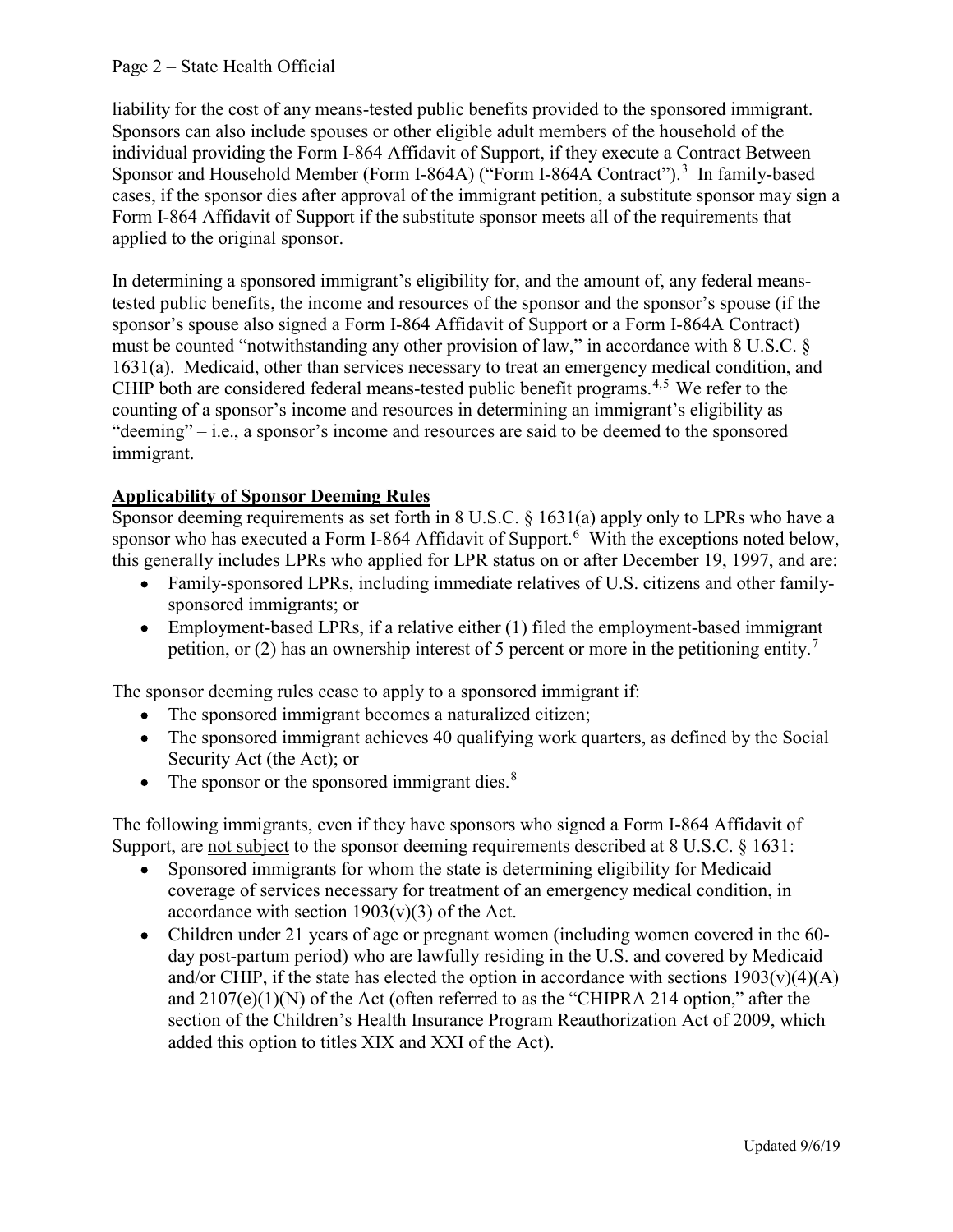• Sponsored immigrants who have worked 40 qualifying quarters, as defined under title II of the Act, or can be credited with 40 qualifying quarters in accordance with 8 U.S.C. §§ 1631(b)(2) and 1645. Some immigrants may have already been credited with 40 qualifying quarters at the time they receive LPR status;<sup>9</sup> others may accumulate 40 qualifying quarters after becoming an LPR.

Exemptions: The state agency has the responsibility to make determinations for two exemptions to the sponsor deeming requirements, in accordance with 8 U.S.C. §§ 1631(e) and 1631(f). The exemptions are for sponsored immigrants who are:

- Victims who have been battered or subjected to extreme cruelty. There are three categories of immigrants who can be covered under this exemption:
	- o Immigrants who are victims of battery or extreme cruelty;
	- o Immigrant parents of a battered child or a child who has been subject to extreme cruelty; or
	- o Immigrant children of a battered parent or a parent who has been subject to extreme cruelty.

The detail on the standard to be used to determine if an individual meets this exemption is in Appendix A.

None of the sponsor's income or resources are counted in determining the sponsored qualifying quarters at the time they receive LPR status;<sup>2</sup> others may accumulate 40<br>qualifying quarters at the time they receive LPR status;<sup>2</sup> others may accumulate 40<br>qualifying quarters after becoming an LPR.<br> *ions*: responsible for repayment for the cost of the benefits received by the sponsored immigrant in accordance with 8 U.S.C. § 1183a. Additional detail on repayment requirements of sponsors is provided below. The initial exemption is in effect for 12 months from the date the state makes the determination of abuse or cruelty. The exemption can be extended, with respect to deeming the batterer's income and resources only, if the battery or extreme cruelty is recognized by the Department of Justice, an Administrative Law Judge, or the U.S. Department of Homeland Security (DHS).

• Determined by the state to be "indigent."

An indigent immigrant is defined as one who "would, in the absence of the assistance provided by the agency, be unable to obtain food and shelter, taking into account the alien's income, plus cash, food, housing, or other assistance provided by other individuals, including the sponsor." See 8 U.S.C. § 1631(e).

Within these statutory parameters, states have discretion to adopt reasonable standards for making this determination. For example, some means-tested public benefit programs have established policies that a sponsored immigrant is considered "indigent" if the sum of the immigrant's own income and income provided by the sponsors and others to the immigrant's household is less than the program's standard. See Appendix B for examples of policies that the Centers for Medicare & Medicaid Services (CMS) believes are reasonable, including the indigence standards adopted by the Supplemental Nutrition Assistance Program (SNAP) and the Supplemental Security Income (SSI) programs.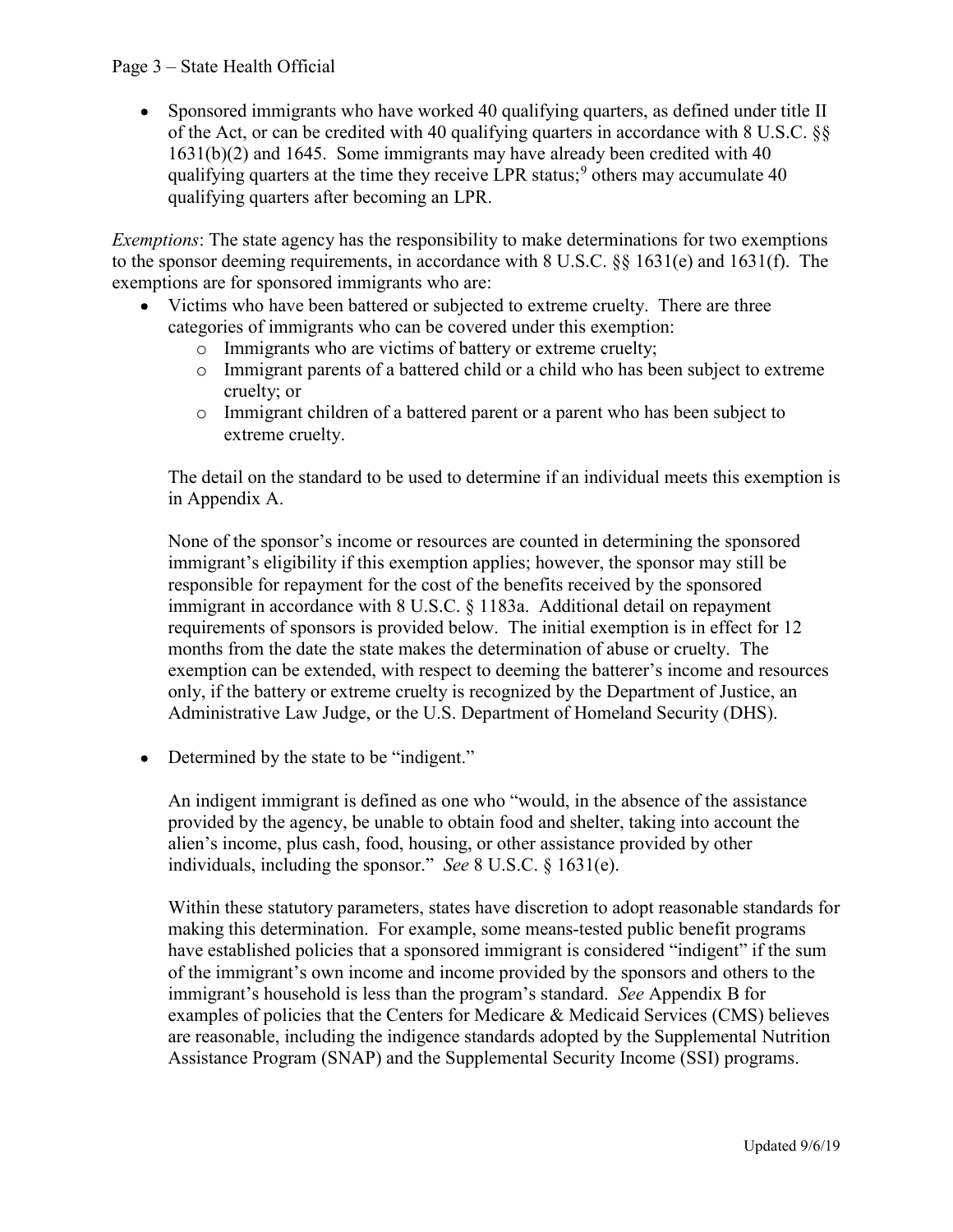If the state Medicaid agency determines that a sponsored immigrant is indigent, only the amount actually provided by the sponsor to the immigrant is counted for the 12-month period, beginning on the date the determination is made. States may extend this exemption for additional 12-month periods, but must make a new determination that the state's indigence standard is met for each such additional period.

If the agency makes a finding that the individual is indigent, the agency must provide written notice to DHS/U.S. Citizenship and Immigration Services (DHS/USCIS) of this determination, including the name of the sponsor and the sponsored immigrant. See 8 U.S.C. § 1631(e)(2); 8 CFR § 213a.4(c)(2). More detailed specifications about this notice (including where to send it) is provided at  $8 \text{ CFR } \S$  213a.4(c)(2) and (c)(3).

State agencies must notify the sponsored immigrant that a finding of indigence will be reported to DHS/USCIS so that sponsored applicants or beneficiaries can decide whether to request consideration for the indigence exemption or not. Although not required, states are also encouraged to have the sponsored immigrants acknowledge (either through a check box on a form or in some other way) that they understand a finding of indigence If the state Medicaid agency determines that a sponsored immigrant is indigent, only the amount actually provided by the sponsor to the immigrant is counted for the 12-month period, beginning on the date the determination name, and finding of indigence.

# Methodologies for Determining Sponsor Deeming

Section 8 U.S.C. § 1631 does not specify what methodology states should use in determining sponsors' income and resources for purposes of the sponsor deeming requirements, and states have flexibility to determine a reasonable methodology for doing so. Below we describe several approaches CMS believes are reasonable. States may choose from the methodologies described or present an alternative methodology for CMS approval. A number of the options described are not mutually exclusive, and states may elect to combine two or more options. Note that any reference in the discussion below to a sponsor's income or resources also includes the income or resources of any household member of the sponsor who signed a Form I-864A Contract.10

Additionally, resources are only relevant under this guidance where a sponsored immigrant's financial eligibility is subject to a resource test. CMS does not interpret the reference in 8 U.S.C. § 1631 to "resources" to impose a resource standard for sponsored immigrants whose Medicaid eligibility is not otherwise subject to a resource test.

# Approaches to sponsor deeming

- Immigrants sponsored by a spouse or parent
	- Many immigrants are sponsored by a parent or spouse such that the sponsor's income and/or resources would be counted in determining the sponsored immigrant's eligibility independent of the sponsor deeming provision. In such circumstances, we believe states may comply with the sponsor deeming requirements by determining eligibility for the sponsored immigrant by following the methodologies described in the Medicaid and CHIP statutes and regulations, and the applicable state plan.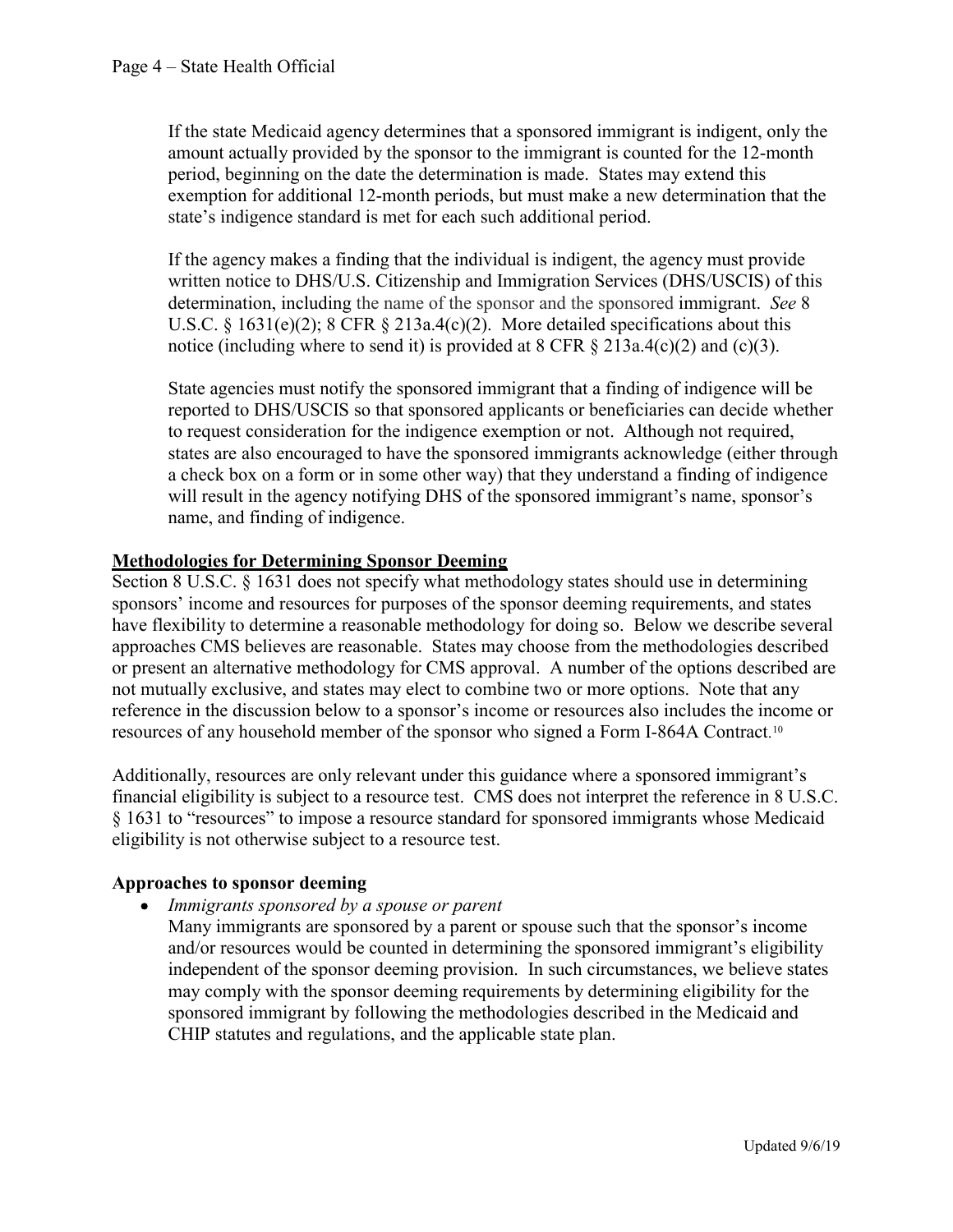# Page 5 – State Health Official

For example, if John is a sponsored immigrant and lives with Jane, who is both his wife and sponsor, and John applies for Medicaid, the state Medicaid agency could determine John's eligibility in accordance with the applicable methodology described in 42 CFR §§ 435.601-603, including the Modified Adjusted Gross Income (MAGI)-based and supplemental security income (SSI)-based, depending on the eligibility group for which John's eligibility is being determined. If John's eligibility determination is a MAGIbased one, Jane would be included in John's household pursuant to 42 CFR§  $435.603(f)(4)$ , and her income (as defined under 42 CFR  $\S$  435.603(e)) would be included in John's household income. Assuming no other children or tax dependents, per section 1902(e)(14)(I) of the Act and 42 CFR  $\S$  435.603(d)(4), an amount equivalent to 5 percentage points of the federal poverty level for a family of two would be deducted from John's household income, and the remainder compared against the applicable income standard for a household of two.<sup>11</sup> Similarly, if John's eligibility is being determined using an SSI-based methodology, Jane's income and resources would be counted applying the applicable SSI methodology, and any spousal-related income or resource disregards approved under the state plan pursuant to section  $1902(r)(2)$  of the Act, would be applied to her income and resources in the same manner as those methods would be applied for a spouse who is not a sponsor.

- Deem all gross or countable income and resources
	- "Income" and "resources" for purposes of the sponsor deeming statute could reasonably include all of a sponsor's gross income and/or resources, or all of a sponsor's income and resources that are otherwise countable under the financial eligibility methodologies applied to Medicaid or CHIP applicants and beneficiaries (countable income and resources). In the case of Medicaid, a state could choose the methodology most closely aligned with the financial eligibility methodology applicable to the sponsored immigrant's eligibility determination (i.e., MAGI or SSI-based methodologies), or apply either MAGI or SSI-based methodologies to all sponsored immigrants, regardless of which methodology is otherwise applied in determining a given sponsored immigrant's eligibility.
- Account for needs of the sponsor and/or sponsor's dependents

In determining the amount of a sponsor's income available for the sponsored immigrant, states may account for the sponsors' needs or the needs of sponsors' dependents. MAGI methodologies generally account for the needs of other family members by including them in the household size of the Medicaid applicant. Under SSI methodologies, a deduction (called an "allocation") is made from the income of a spouse or parent of an SSI applicant for each of their dependents in determining how much of the spouse's or parent's income to deem available to the SSI applicant. States may adopt either the MAGI or SSI approach (i.e., a state could adopt the SSI approach even if determining the sponsored immigrant's eligibility using MAGI-based methodologies, or vice versa) or, subject to CMS approval, develop another reasonable approach (e.g., deduct from the sponsor's income a flat amount for the sponsor and each of the sponsor's dependents or a flat amount for the sponsor's household).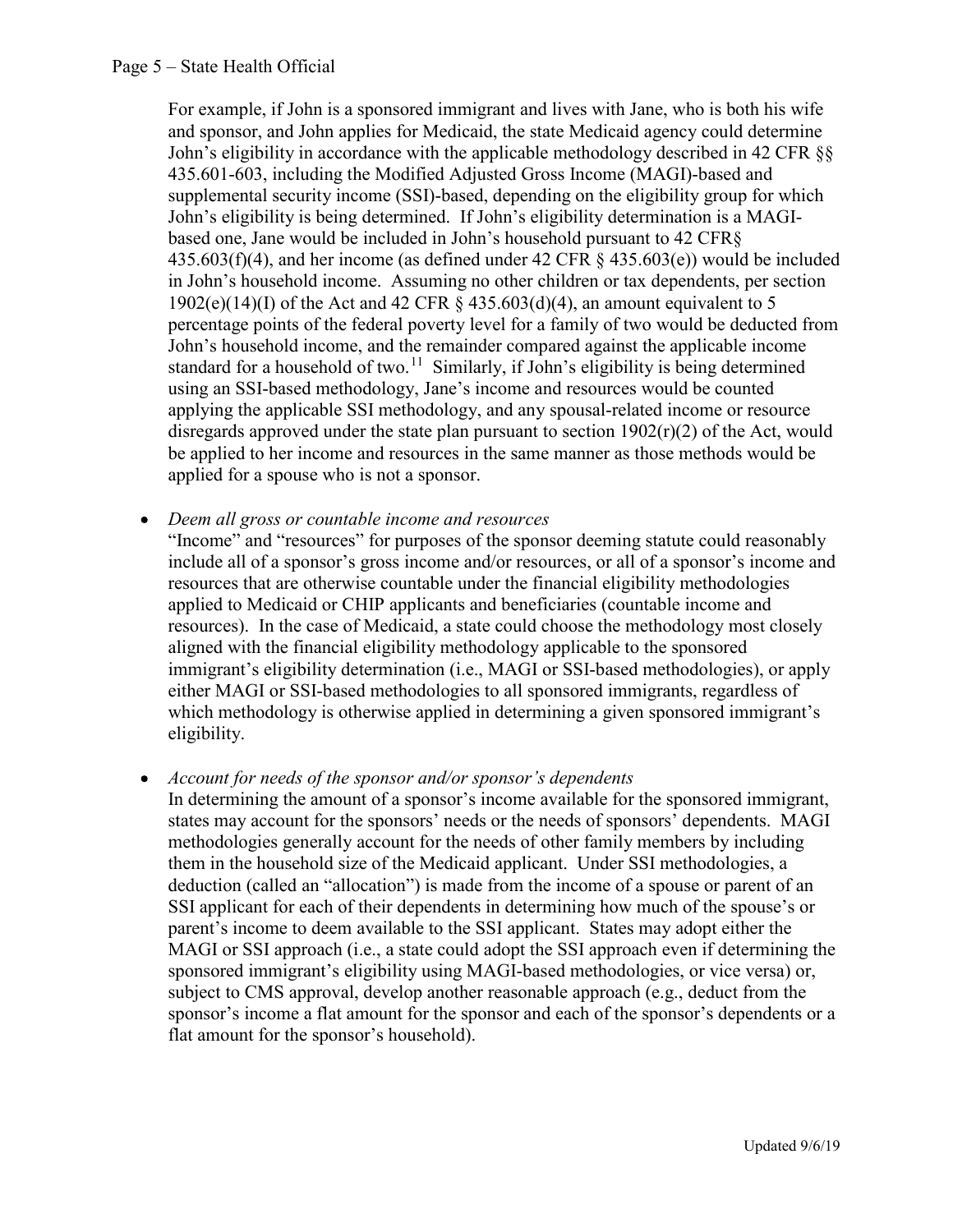# Page 6 – State Health Official

• Apply income and/or resource disregards adopted under the state plan States may apply income and/or resource disregards approved under section  $1902(r)(2)$  of the Act to the sponsor's income and/or resources to the extent that such disregards would be applied if the sponsor him or herself were applying for coverage. For example, if a state applies a disregard in determining eligibility for a particular non-MAGI group (e.g., disregards an amount of earned income or the value of a retirement account), a state could apply the same disregards to the sponsor's income and/or resources in determining the amount of sponsor income and/or resources to be deemed to the sponsored immigrant seeking coverage under that eligibility group.

Subject to CMS approval, states also may propose other disregards to be applied specifically to a sponsor's income and/or resources, where there is an identifiable and reasonable rationale to do so. However, it would not be reasonable to use this option to categorically exclude all of a sponsor's income and/or resources in determining the eligibility of the sponsored immigrant.

# Repayment from Sponsors

Section 213A of the INA, 8 U.S.C § 1183a, authorizes states to recover the costs of means-tested public benefits, including Medicaid or CHIP, provided to sponsored immigrants from sponsors who have signed a Form I-864 Affidavit of Support, or a Form I-864A Contract in support of a Form I-864 Affidavit of Support, during the time period that the Form I-864 Affidavit of Support is in effect. Title 8 CFR  $\S$  213a.4(a)(1) provides that states have the discretion to seek the repayment from the sponsor.

In pursuing reimbursement of benefits from an immigrant's sponsor, states must follow the process set out by DHS regulations at 8 CFR § 213a.4. When requesting reimbursement from a sponsor,  $12$  the state agency must arrange for a written request for reimbursement to be provided to the sponsor through personal service.<sup>13</sup> The request for reimbursement must contain specific information, including an itemized statement supporting the claim for reimbursement. If there is no response to the reimbursement request within 45 days of the date of service indicating a willingness to commence repayment, the state agency may file a lawsuit against the sponsor to enforce the sponsor's support obligation. More detail on the recovery procedures is available in digibility of the sponsored immigrant.<br> **Repayment from Sponsors**<br>
digibility of the sponsored immigrant.<br> **Repayment from Sponsors**<br>
Section 213A of the INA, 8 U.S.C § 1183a, authorizes states to recover the costs of mea

The requirement to repay cost of Medicaid and CHIP benefits pertains only to a sponsor who has signed a Form I-864 Affidavit of Support or a Form I-864A Contract. The state agency may not seek repayment from the sponsored immigrant.<sup>14</sup>

The recovery of the cost of such benefits also may not be sought from sponsors in the following circumstances:

The sponsored immigrant is a child or pregnant woman (including within the 60-day  $\bullet$ post-partum period) who is eligible for Medicaid or CHIP pursuant to the state's election to cover lawfully residing children and pregnant women in the U.S. in Medicaid and/or CHIP under the CHIPRA 214 option;  $15$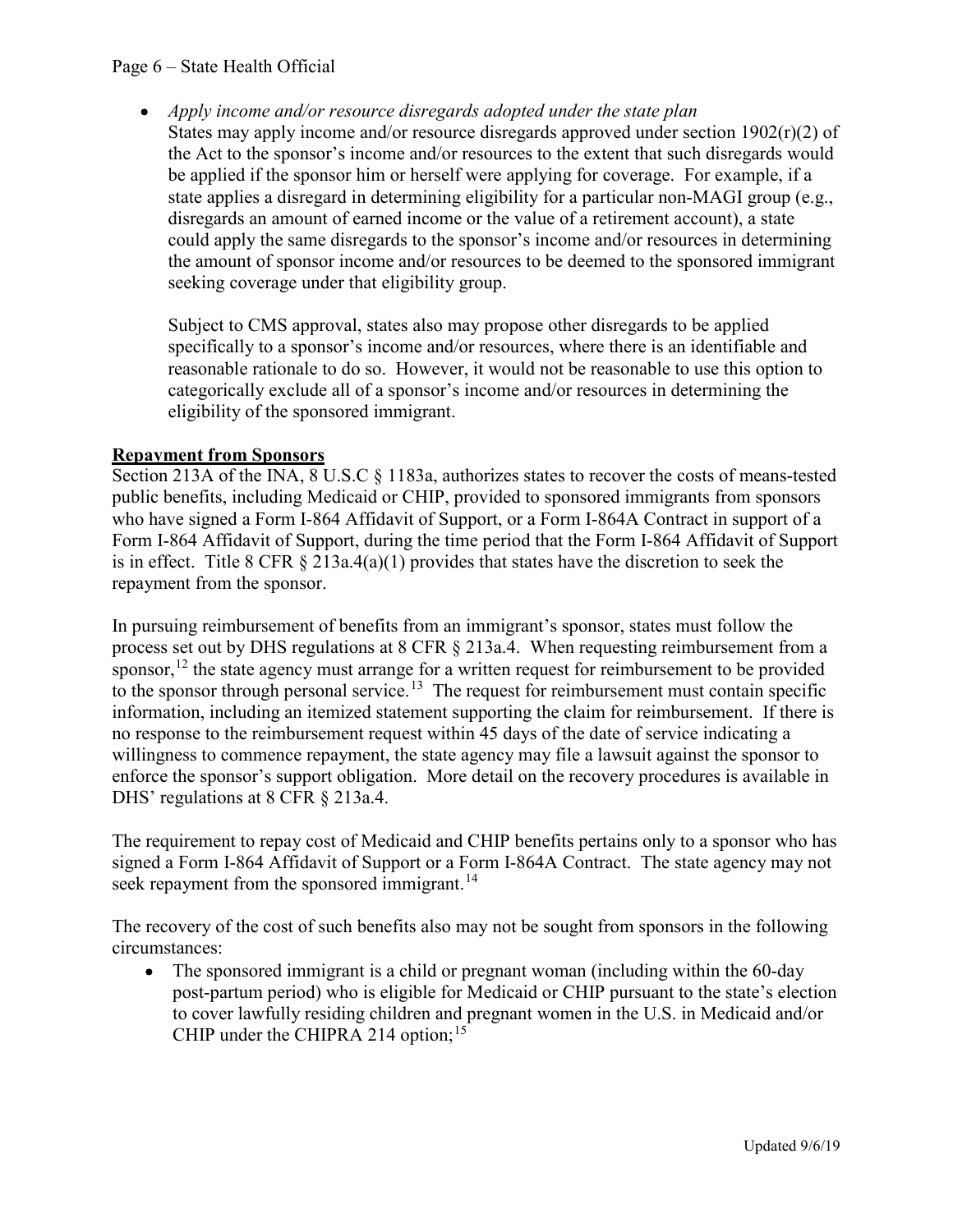- The Medicaid benefits provided to the sponsored immigrant were necessary for the treatment of an emergency medical condition;<sup>16</sup> or
- The Form I-864 Affidavit of Support is no longer in effect, e.g., when the benefits are provided to a sponsored immigrant who has achieved 40 qualifying work quarters or has become a naturalized citizen.

Pursuant to 8 U.S.C. § 1183a, sponsors are liable for the cost of the Medicaid or CHIP benefits that a sponsored immigrant receives even if the state agency granted an exemption from the requirement to deem the sponsor's income and/or resources to the sponsored immigrant on the basis that the immigrant is indigent or a victim of battery or extreme cruelty. The state may seek repayment from the sponsor in these circumstances.

# Data Collection and Reporting Related to Sponsor Liability

Section 5 of the Presidential Memorandum provides that the Departments of State, Homeland Security, Agriculture, Health and Human Services, and the Social Security Administration coordinate to establish and maintain records regarding each sponsor's reimbursement obligations and status, as appropriate and consistent with law. We are working with our federal partners to develop a coordinated process for states to share information relating to sponsor liability to the extent permitted under applicable laws, including the INA, the Illegal Immigration Reform and Immigrant Responsibility Act of 1996, and titles XIX and XXI of the Act. We will provide additional information and guidance on this process as soon as it is available.

# Operational Considerations

We understand that some states already have implemented sponsor deeming and/or repayment processes. All states should review this guidance and ensure that their policies and procedures are consistent with all applicable requirements concerning sponsor deeming and/or repayment as soon as practicable for new applicants and current beneficiaries. However, we understand that states will need time to fully incorporate this guidance into their eligibility processes, including policy manuals, notices, verification processes, eligibility systems, and staff training. CMS believes it is reasonable for states to implement changes for current beneficiaries at their next **Data Collection and Reporting Related to Sponsor Liability**<br>Security, Agriculture, Health and Henman Services, and the Doeial Security Administration<br>Security, Agriculture, Health and Henman Services, and the Social Secur believes it is reasonable for states to apply the sponsor repayment provision to benefits provided to sponsored beneficiaries after the issuance of this guidance and notice to the affected beneficiaries has been provided. From the states of this guidean environment and provide the must are the must all provide and<br>timagrant Responsibility Act of 1996, and titles XIX and XXI of the Act. We will provide<br>additional information and guidance on **System Multimary conservation**<br>We understand that some states already have implemented sponsor deeming and/or repayment<br>processes. All states should review this guidance and ensure that their policies and procedures<br>are c

Some households will include both individuals subject to sponsor deeming and repayment requirements and individuals who are not subject to such requirements. As states implement the determination processes do not discriminate against other members of sponsored immigrants' families based on national origin, and (2) take appropriate steps to ensure that applicants, beneficiaries and the general public understand that the Medicaid and CHIP eligibility of other sponsored by an individual who signed a Form I-864 Affidavit of Support or a Form I-864A Contract.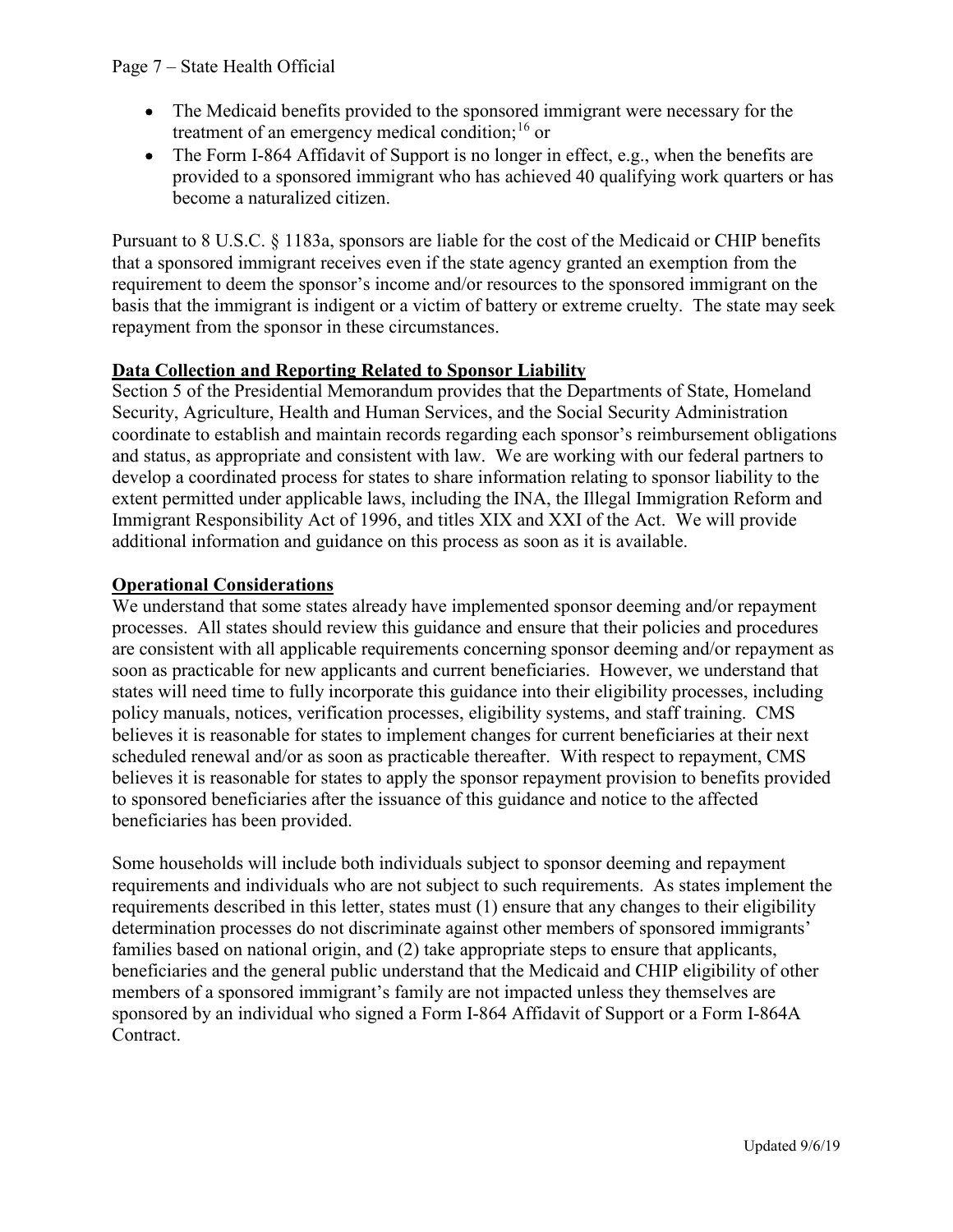# Collection and Verification of Information Necessary to Conduct Eligibility Determinations

Identification of Sponsored Immigrants/Verification through SAVE and SSA States administering federal means-tested public benefits can verify whether a sponsored immigrant is subject to the sponsor deeming and repayment provisions by using DHS's Systematic Alien Verification for Entitlements (SAVE) program, either through the Federal Data Services Hub Verify Lawful Presence v37 service or through a direct connection with the web-based Graphic User Interface (GUI). At all three steps of the SAVE program, SAVE can verify that an individual is an LPR who has a sponsor, joint sponsor, and/or substitute sponsor who signed the Form I-864 Affidavit of Support and provide each sponsor's name, address, and Social Security Number.<sup>17</sup> In order for the sponsor information to be provided by SAVE, the state must request the sponsor information. In addition, states using the Federal Data Services Hub must have their systems configured to accept the data elements returned from SAVE.

To verify that an individual should not be considered or is no longer a sponsored immigrant, DHS's SAVE program can verify citizenship for individuals who are naturalized U.S. citizens. The Social Security Administration (SSA) can verify whether individuals have earned or can be credited with 40 qualifying work quarters, information which can be sought through the Federal Data Services Hub or a direct connection with SSA.

Additional information on how to request information from SAVE is provided in Appendix C to this letter.

Obtaining and Verifying Sponsor's Income and Resource Information States will need to be able to collect information about sponsor income and resources, as appropriate, in order to make accurate Medicaid and CHIP determinations. Immigrants subject to the sponsor deeming requirements are responsible for obtaining the cooperation of the sponsor in providing information needed about the sponsor's income and resources, as well as any needed documentation. States will use their current verification policy and procedures, including obtaining verification from electronic sources whenever possible, to verify sponsor income and resources. If either the sponsored immigrant or the sponsor fails to cooperate in providing information or documentation necessary to determine eligibility, the sponsored immigrant's eligibility must be denied or terminated.

The reasonable opportunity period (ROP) described in section 1137(d) of the Act and 42 CFR § 435.956(b) of the regulations, during which otherwise-eligible immigrants can receive benefits pending verification of their immigration status, does not apply in the case of sponsored immigrants pending verification of sponsor income and/or resources. The requirement to furnish benefits during an ROP only applies to non-citizens who otherwise meet the eligibility criteria for coverage under the state plan, including income and resource requirements, as applicable, pending verification of immigration status. If verification of sponsor income or resources is pending, the state will be unable to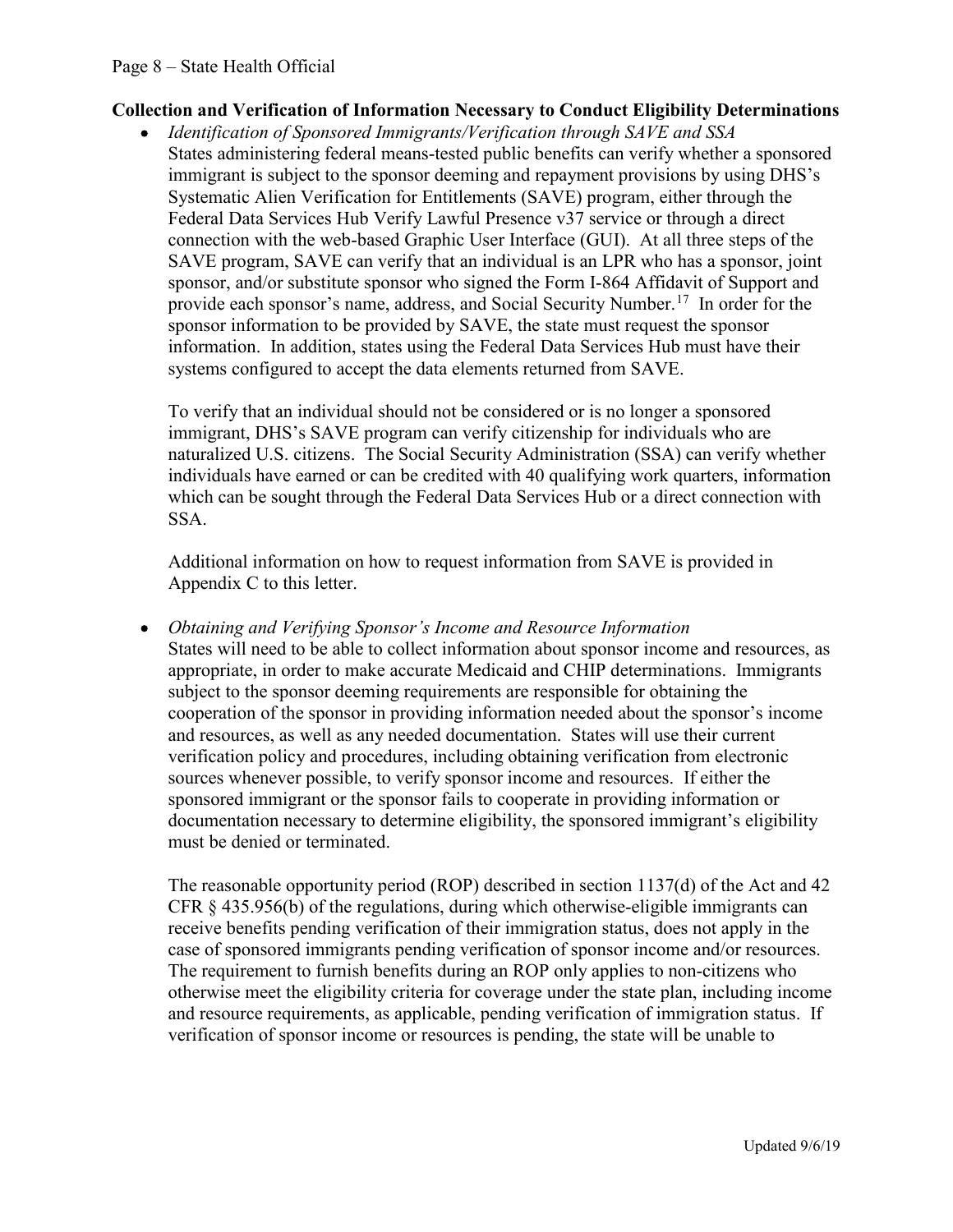determine whether the individual meets the income/and or resources criteria for Medicaid or CHIP.

# • Application, Notices, and Related Changes

Collecting the information necessary to determine eligibility may involve changes to applications and other forms, including the addition of new instructions or help text. Any changes to the application should be directed only to those individuals for whom the information is necessary to make an eligibility determination in accordance with 42 CFR § 435.907(e) and 42 CFR § 457.330. CMS is working on additional guidance regarding changes to the single streamlined application and we are available to provide technical assistance to states on identifying and implementing the necessary changes. Health Official<br>
me whether the individual meets the income/and or resources criteria for Medicaid<br>
P.<br>
ttion, Notices, and Related Changes<br>
mig the information necessary to determine eligibility may involve changes to<br>
t trion, Notices, and Related Changes<br>
ing the information necessary to determine eligibility may involve changes to<br>
to its and other forms, including the dedition of new instructions or help text. Any<br>
too sand other forms

States will need to revise current notices or develop new notices in accordance with 42 CFR § 435.917 and 42 CFR § 457.340, to reflect the impact of the sponsor deeming requirements on sponsored immigrants and their sponsors. Notices to the sponsored immigrant should include the following:

- including what information and documentation regarding the sponsor's income and/or resources (and the sponsor's spouse's income and resources, if the spouse signed a Form I-864 Affidavit of Support or a Form I-864A Contract) is necessary to determine the sponsored immigrant's eligibility. 3) A clear explanation many to the state will notify of the sponsor of the simulation is necessary to make an eligibility determination in accordance with 42 CFR 07(e) and 42 CFR § 457.330. CMS is working on additional gu
- deeming requirements cease to apply, the availability of the exemptions for victims of battery or extreme cruelty and for indigent immigrants, and how to request an exemption.
- immigrant is approved for an indigence exemption. States are also encouraged to have the sponsored immigrant acknowledge they are aware that this notification will take place.
- et to state on technicity and implemential and necessary sameson.<br>
4) The case of the similar and the similar metric of the sponsor derming<br>
413.5.917 and 42 CFR § 457.340, to reflect the impact of the sponsored meming<br>
me immigrant is determined eligible for Medicaid or CHIP and enrolls in a managed care plan or receives covered services, and explanation that the sponsor is responsible for paying back the cost of the benefits received, even if the state has granted an exemption from the sponsor deeming requirements because the sponsored immigrant is indigent or is a victim of battery or extreme cruelty.

# Federally Facilitated Exchange

The sponsor deeming requirements described in this letter have operational implications for the eligibility determination, verification, and account transfer (AT) processes of the Federally-Facilitated Exchange (FFE). CMS is evaluating potential changes to the FFE processes and AT payload. Additional information on these operational issues will be released separately.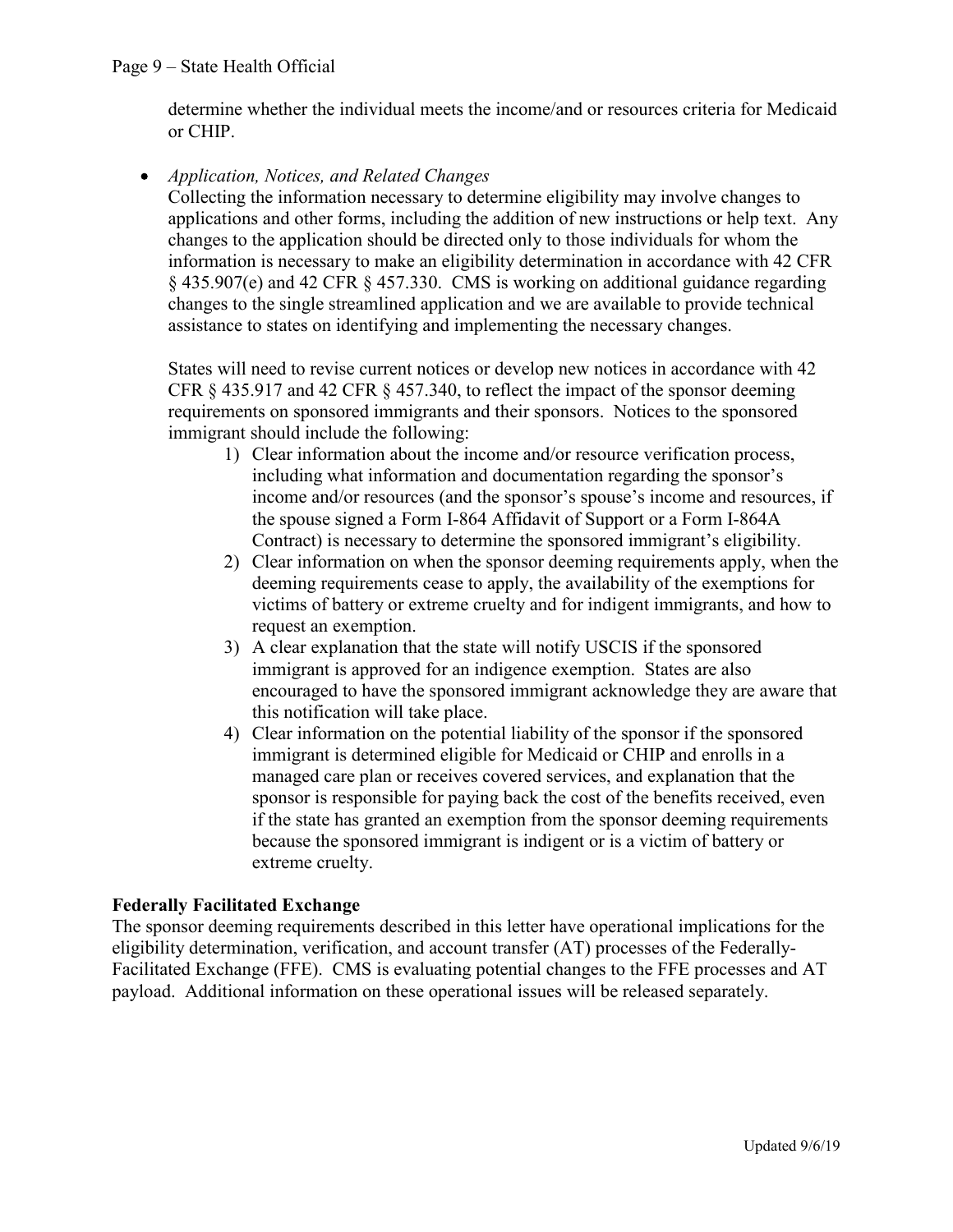# Eligibility Systems Upgrade Funding

Enhanced Federal Financial Participation (FFP) is available at a 90 percent federal matching rate for the design and development of improvements to Medicaid eligibility determination systems, including changes related to determinations of eligibility to implement the sponsor deeming provisions, in accordance with applicable federal requirements.<sup>18</sup> Seventy-five percent enhanced federal funding is also available for on-going maintenance and operations of such systems, in accordance with applicable federal requirements. Receipt of these enhanced funds is conditioned on states meeting a series of standards and conditions to ensure investments are efficient and effective. Other activities, such as sponsor deeming policy development and outreach, may be claimed under Medicaid at 50 percent administrative match, in accordance with regular eligibility and enrollment claiming policies for such administrative activities. For states jointly administering Medicaid and a separate CHIP, cost-allocation methodologies set forth in 45 CFR part 75 apply. For the CHIP portion of the cost, states can claim the state's enhanced CHIP match available under title XXI of the Act. CHIP administrative funding is limited to 10 percent of the state's CHIP allotment.

# Closing

CMS will soon release Medicaid and CHIP State Plan Amendment pages that will be required by states to document their sponsor deeming policies and procedures. Additionally, CMS staff is available to provide technical assistance regarding the sponsor deeming and repayment provisions discussed in this letter. Questions regarding the policies discussed in this letter may be directed to Stephanie Kaminsky, Director, Division of Medicaid Eligibility Policy, at (410) 786-4653 or <u>Stephanie.Kaminsky@cms.hhs.gov</u>.<br>Sincerely,

Calder Lynch Acting Deputy Administrator and Director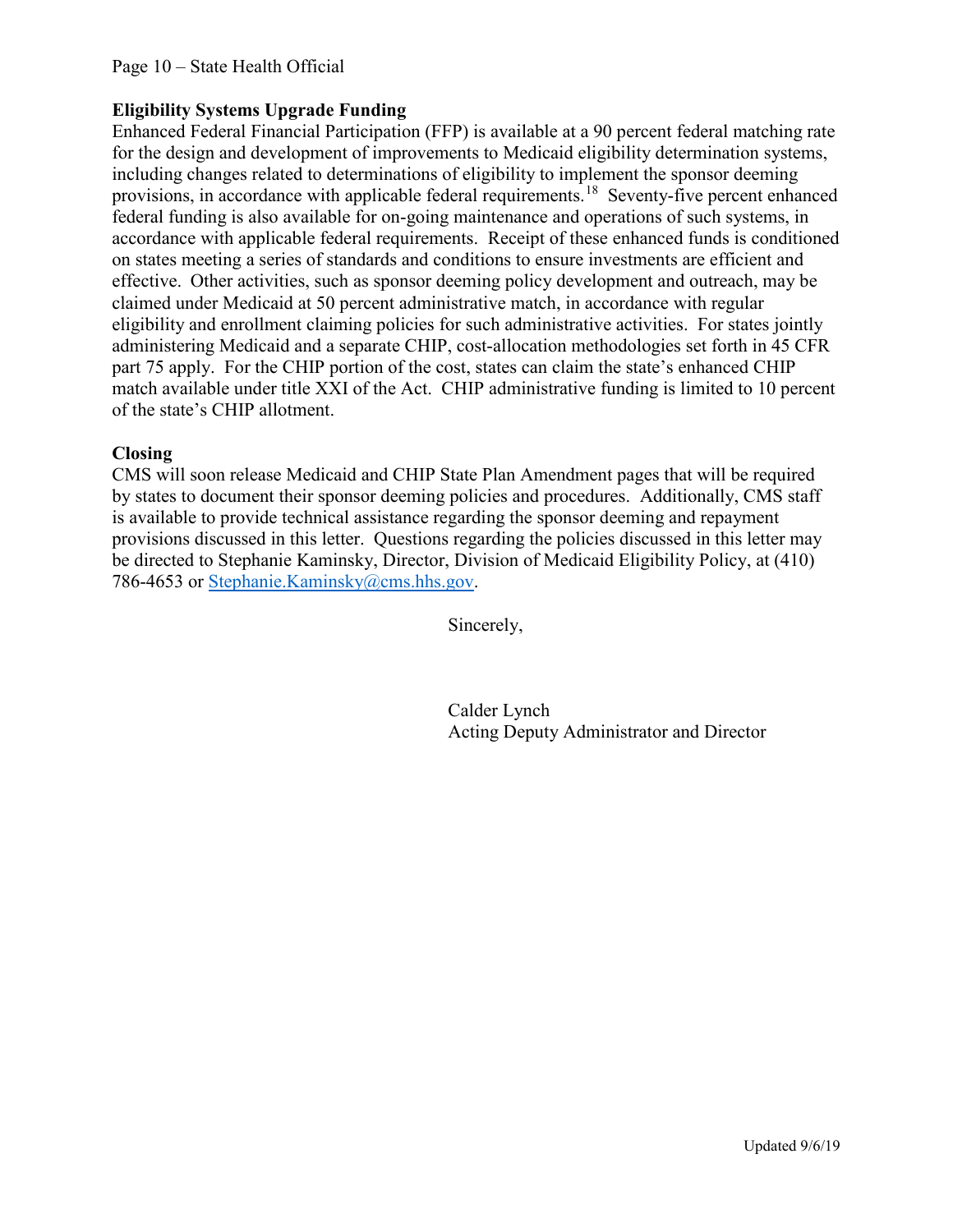# Appendix A Exemption for Immigrants who are Victims of Battery or Extreme Cruelty under 8 U.S.C. § 1631(f)

For an individual to be eligible for this exemption, the state must determine (1) that battery or extreme cruelty has occurred in the United States; (2) that the battery or cruelty was committed by the battered immigrant's spouse, parent or a member of the spouse or parent's family residing in the same household as the immigrant, and the spouse or parent consented to or acquiesced to such battery or cruelty; (3) that the battery or cruelty is substantially connected to the need for the benefits applied for; and (4) that the battered immigrant does not currently live with the batterer. If these conditions are met, the exemption is available to the battered immigrant, the battered immigrant's parent and/or the battered immigrant's child.

Additionally, battered immigrants and the parents or children of battered immigrants may be considered qualified aliens under 8 U.S.C. § 1641(c). These non-citizens, who can file a petition under the INA, and often are referred to as Violence Against Women Act (VAWA) selfpetitioners, based on the statute which created this pathway to legal status for such immigrants. While the exemption for victims of battery or extreme cruelty from sponsor deeming requirements is distinct from the qualification of VAWA self-petitioners for qualified alien status, Interim Guidance issued by the Department of Justice on determining qualified alien status of VAWA self-petitioners will be useful to states in determining whether the exemption from sponsor deeming requirements under 8 U.S.C. § 1631(f) applies. The Interim Guidance, Interim Guidance on Verification of US Citizenship, Qualified Alien Status, and Eligibility Under Title IV of the Personal Responsibility Work and Opportunity Reconciliation Act, 62 Fed. Reg. 61344 (Nov. 17, 1997) is available at https://www.govinfo.gov/content/pkg/FR-1997-11- 17/pdf/97-29851.pdf.

Part II of Exhibit B to Attachment 5 of the Interim Guidance discusses the exemptions from sponsor deeming for victims of battery or extreme cruelty. For determining whether the exemption applies, states are referred back to the discussion of certain requirements which must be satisfied by VAWA self-petitioners, which is found in Part I of Attachment 5 of the Interim Guidance. In particular, states are directed to the discussions of:

- Requirement 2 (relating to the definition of battered and extreme cruelty) at 62 Fed. Reg. at 61369-70;
- Requirement 3 (relating to whether a substantial connection between the battery and the need for benefits) at 62 Fed. Reg. at 61370; and
- Requirement 4 (relating to whether the battered immigrant lives in the same household with batterer) at 62 Fed. Reg. at 61370.

The initial exemption is in effect for 12 months from the date the state makes the determination of abuse or cruelty. The exemption can be extended if the abuse or cruelty is recognized by the Department of Justice, an Administrative Law Judge, or DHS.

Note that most VAWA self-petitioners determined by DHS to be considered a qualified alien under 8 U.S.C. § 1641(c) have not adjusted to LPR status; thus the sponsor deeming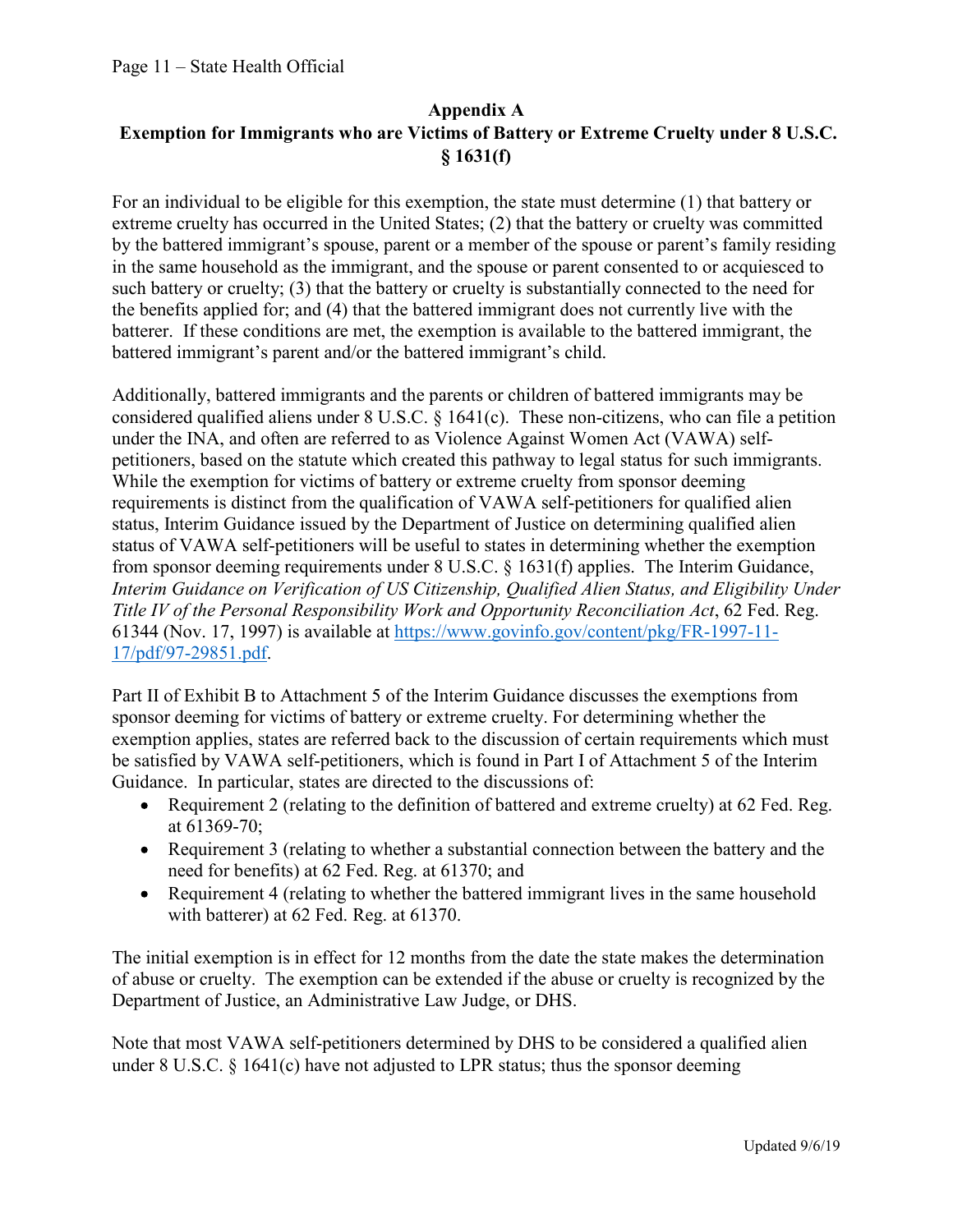# Page 12 – State Health Official

requirements would not be applicable. Some VAWA self-petitioners do adjust to LPR status, but typically do not have a sponsor who has signed a Form I-864 Affidavit of Support; for these immigrants also, the sponsor deeming requirements would not be applicable. Occasionally, a VAWA self-petitioner may adjust to LPR status with a sponsor who signed a Form I-864 Affidavit of Support. Since these individuals will have been previously adjudicated by DHS as being a victim of battery or extreme cruelty, states can rely on their former VAWA status for purposes of the sponsor deeming exemption. SAVE provides Class of Admission response codes which can verify that an immigrant who is a LPR, was also a VAWA self-petitioner.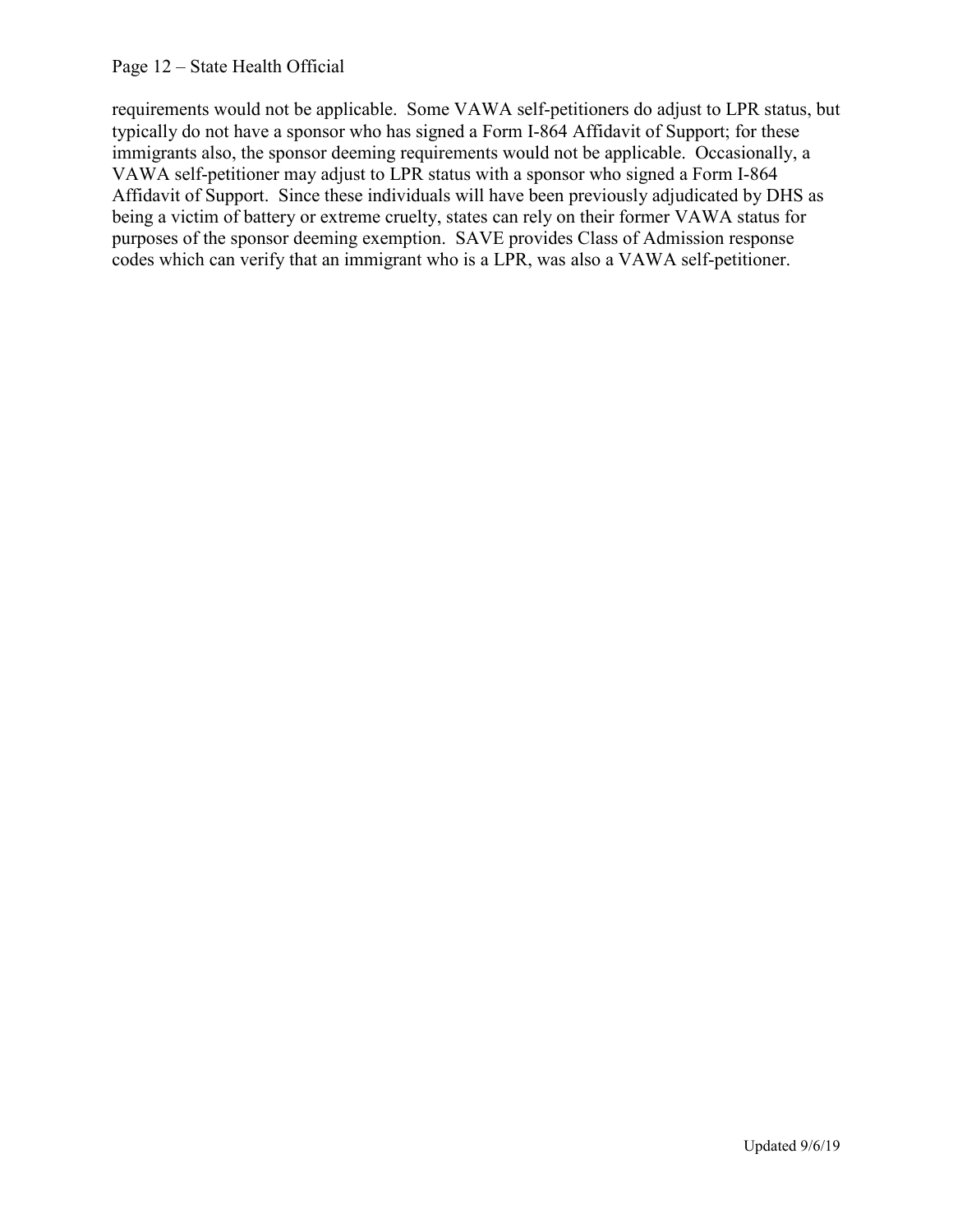# Appendix B Examples of Indigent Exemption Policies

Both the Supplemental Nutrition Assistance Program (SNAP) and the Supplemental Security Income program (SSI) have published guidance on the indigence exemption from sponsor deeming provided under 8 U.S.C. § 1631(f). CMS believes both the SNAP and SSI policies represent reasonable approaches which state Medicaid and CHIP agencies may adopt.

- SNAP: States consider a sponsored immigrant to be indigent when a sponsored immigrant's own household income, plus any cash and the value of any in-kind contribution actually provided by the sponsor and others, does not exceed 130 percent of the federal poverty level of the household size.<sup>19</sup>
- SSI: SSI treats sponsors who live in the home with the sponsored immigrant differently than sponsors who do not live with the sponsored immigrant. The SSI program will not grant an indigent exemption if a sponsored immigrant is living with the sponsor, as it assumes the sponsor is providing food and shelter. However, if the sponsored immigrant is not living with the sponsor and the total income (including all types of income, from all sources) the sponsored immigrant receives is less than the SSI federal benefit rate and resources available are under the applicable resource limit, the individual may be found to be indigent. $20$

States may also adopt an alternative reasonable policy, subject to CMS approval:

- Different Income Threshold: States could employ a different income threshold to define "indigent" that is closely related to the Medicaid or CHIP program. For example, the state could determine that an individual is indigent if income deemed from the sponsor and the immigrant's own income combined is under 133 percent federal poverty level or other income standard used for Medicaid or CHIP eligibility determinations.
- Different Income Methodologies: States could employ a different reasonable income or resource methodology. For example, a state could combine the sponsor and sponsored immigrant's gross incomes, count their taxable income under MAGI methodologies, or exclude certain types or amounts of income, such as not counting the value of any in-kind contributions from a sponsor, in making an indigence determination.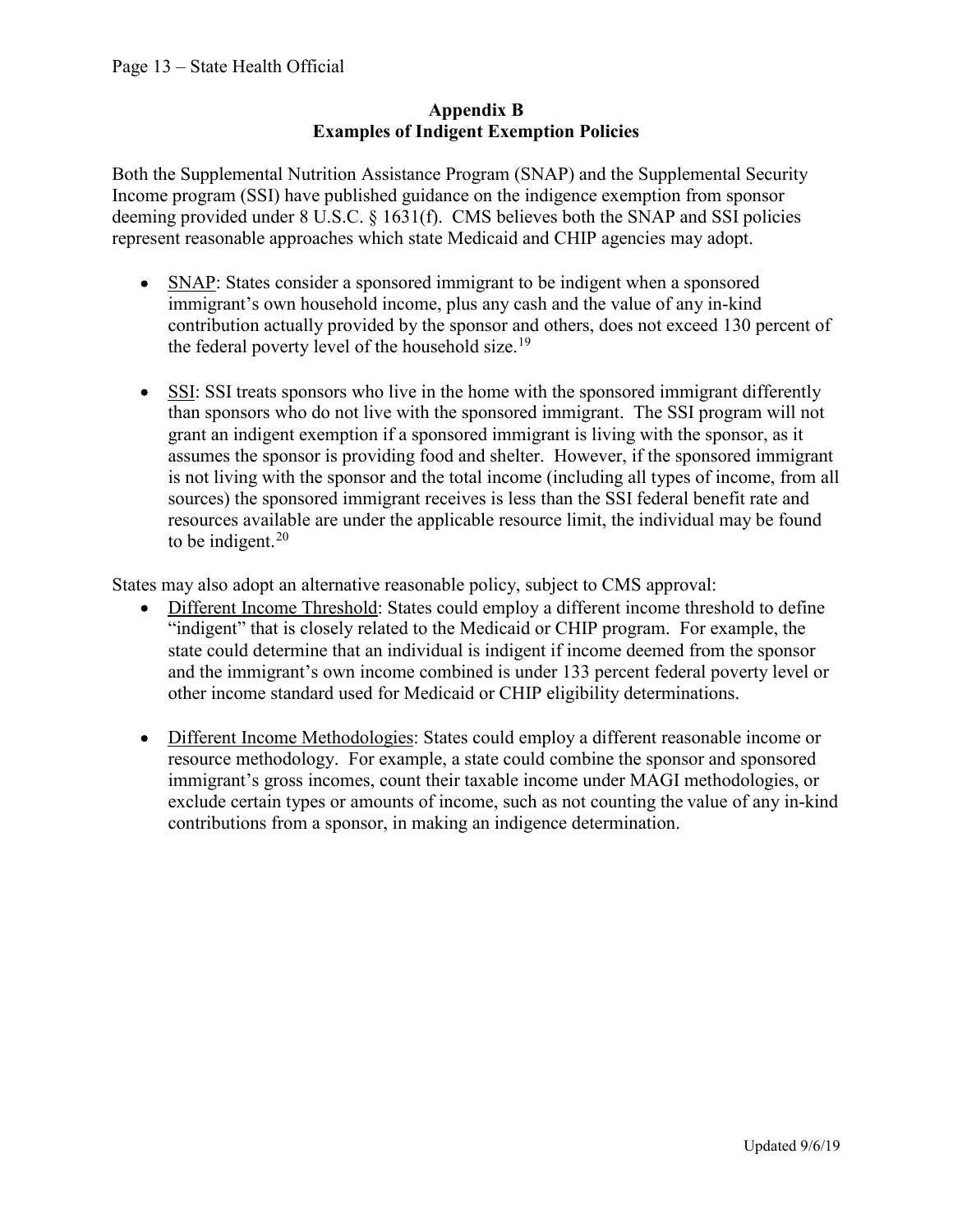# Appendix C Appendix C<br>
Verifications through SAVE -- Sponsor and Naturalized Citizenship Information<br>
tain sponsor information from SAVE, the state agency (requesting agency) must indicate<br>
is requesting sponsor information for an im

To obtain sponsor information from SAVE, the state agency (requesting agency) must indicate that it is requesting sponsor information for an immigrant.

For requesting agencies that utilize the Federal Data Services Hub to verify immigration status through SAVE, the state agency selects "Y" (true) in the "RequestSponsorDataIndicator" field on the outbound file. This indicates that the state agency is requesting a return of sponsor data.

States using SAVE request sponsor information based on a document type associated with verification of lawful permanent resident status. Sponsor information can be requested with the following document types: Form I-327 (Reentry Permit), Form I-551 (Permanent Resident Card), the Machine Readable Immigrant Visa (with Temporary I-551 Language), the Temporary I-551 Stamp (on passport or I-94), and "other" by sending an A-Number or I-94 number.<sup>21</sup>

If a household member has signed a Form I-864A Contract, the information may also be available through SAVE.

The state agency's system will need to be configured to receive this information on the inbound file. If sponsorship information is available, the "SponsorDataArrayDataElement" field will indicate "Y" (true). Up to 11 data elements will be returned regarding the sponsor: the first, middle and last name of the sponsor, Social Security Number, address and country code and country name (if an international address). Please refer to Table 34, Hub to Requestor— Sponsorship Data Array Data Elements, in the Verify Lawful Presence (VLP) v37 Business Services Definition (BSD) and DHS's Interface Control Agreement Between VIS Agency Web Service Method and Agencies, Version 37. Requesting agencies that need a copy of the VLP v37 BSD Requesting agencies that need a copy of the DHS Interface Control Agreement Version 37 should contact SAVE at (877) 469-2563 from 7:00 am to 5:00 pm Central Time, Monday through Friday or at SAVE.help@uscis.dhs.gov – Please include the name of your agency.

To obtain verification of U.S. citizenship for naturalized citizens, the state agency (requesting agency) provides specified information to SAVE, including the Naturalization Certificate number, Certificate of Citizenship number and/or the individual's A-Number, depending on the document the individual is using to verify citizenship.<sup>22</sup> State agencies may verify an individual's naturalized citizenship through the Federal Data Services Hub or a direct connection with SAVE using DHS's GUI web-based service.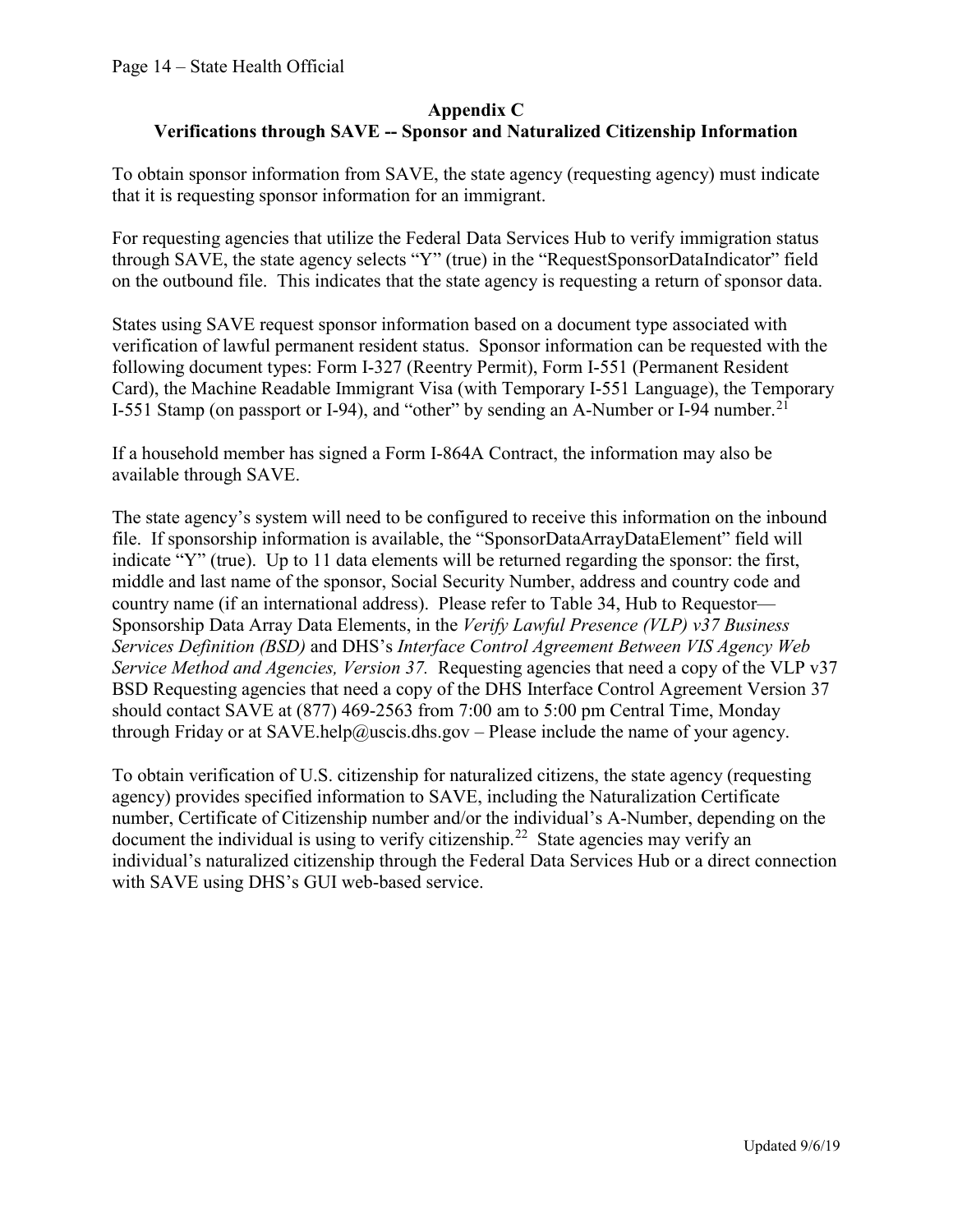$e^2$ See 8 U.S.C. § 1183a(a)(1)(A). If the petitioning sponsor is on active duty in the U.S. Armed Forces (other than for training) and is petitioning for his or her spouse and/or minor child (under age 21), the petitioning sponsor must demonstrate he or she can maintain income at only 100 percent of the poverty level for the household size. <sup>3</sup> The Form I-864A Contract is a document in which a household member agrees to support the immigrant, and to be jointly and severally liable for repayment of any sponsor obligations to any agency that provides means-tested public benefits. It is typically used when the income and resources of the individual executing the Form I-864 Page 15 – State Health Official<br>
<sup>1</sup> https://www.whitehouse.gov/presidential-actions/memorandum-enforcing-legal-responsibilities-sponsors-aliens/<br>
5/se 8 U.S.C. § 1183a(a)(1)(A). If the petitioning sponsor is on active dut Page 15 – State Health Official<br>
Interst/www.whitehouse.gov/presidential-actions/memorandum-enforcing-legal-responsibilities-sponsors-aliens/<br>  $\frac{1}{256\%}$  8.0.5.C. 8.1183a(a)(1)(A). If the peditioning sponsor is on acti (designating Medicaid as a federal means-tested public benefit); State Health Official Letter (issued Jan 14, 1998) (designating CHIP as a federal means-tested public benefit), available at https://www.medicaid.gov/Federal-Policy-Page 15 – State Health Official<br>
https://www.whitehouse.gov/presidential-actions/memorandum-enforcing-legal-responsibilities-sponsors-aliens/<br>  $\frac{1}{2}$ Size 8 U.S.C. § 1183a(a)(1)(A). If the petitioning sponsor is on acti Page 15 – State Health Official<br>
https://www.whitehouse.gov/mesidential-actions/memorandum-enforcing-legal-responsibilities-sponsors-aliens/<br>
Nove 8 U.S.C. § 1183a(a)(1)(A). If the petitioning sponsor is on active dury in

 $\frac{\text{Guidance}/\text{downloads}/\text{sho011498.pdf}}{\text{Medical assistance to treat an emergency medical condition described at section 1903}(v)(3) of the Act is not.}$ considered a means-tested public benefit subject to sponsor deeming or repayment requirements. See Presidential Memorandum, Section 7 Definitions (c) (defining "means-tested public benefit" has the meaning set forth in 8 CFR § 213a.1); 8 CFR § 213a.1 (defining "means-tested public benefit," specifically that a benefit described in section 401(b) of Public Law 104-193 is not considered a means-tested public benefit); 8 U.S.C. § 1611(b)(1)(A). and the satisfy the satisfy of the periodic minimum and the requirements of the requirements of the requirements of the requirements of the requirements of the requirements of the requirement of the requirement in the req Joint sponsors also may have household members who have executed a Form I-864A Contract in support of a Form <sup>3</sup> https://www.whitehouse.gov/presidential-actions/memoratedum-enforcing-legal-responsibilities-sponsors-aliens/.<br><sup>5</sup>/see 8 U.S.C. § 1183649(1)(A). If the petitioning sponsor is on active duy in the U.S. Armed Forces (oth <sup>1</sup> huns://www.whitehologs.cov/presidential-sticon/smononedum-enforcine/searl-responsibilities-pensors allength of the relations of their thin  $\sqrt{3}$ . The performality a particular particular for the response and point i obligations apply to both joint sponsors and any of their household members who signed a Form I-864A Contract. It<br>minimal per is to the provise univ of more cannot and (under age 21), the petitioning sponsor must<br>demonstrate he or she can maintain income at only 100 percent of the poverty level for the bousehold size.<br>The Form 1-86 including those whose sponsor signed a different affidavit such as Affidavit of Support (Form I-134) or Affidavit of Financial Support and Intent to Petition for Legal Custody for Public Law 97-359 Amerasian (Form I-361); those whose status was adjusted to LPR from refugee or asylee status under 8 U.S.C. §1159; or those who were admitted public benefits. It is typically used when the income and resources of the individual evecuting the Form 1-864<br>Affidevit of Support alone are insufficient to meet affidevit of support requirements under Section 213A of the the date the Form I-864 Affidavit of Support came into effect). <sup>1</sup> HIMS Federal Register Notice, "Personal Responsibility and Woik Opportunity Reconcillation Act of 1996<br>(IPRIVORA), laterpretation of "Federal means-tested public benefit," 62 FR 45256 (issued Ang 26, 1997)<br>(designatin (designating Colligated is follow the support of the support of any other is the support of Support or Necktrick (Support or Necktrick or Necktrick or Necktrick assistance to treat an energency medical states not terminate considered a means-leaded public benefit subject to sponsor deeming or repayment requirements. See Presidential<br>Memorandum, Section 7 Definitions (c) (defining "means-lessed plulic benefit" has the nensing set forth in 8 G <sup>6</sup>S Come sponsored immigrants may have a joint sponsor who also has executed a Form 1-864 Affidavit of Support provided by the pinit sponsor. The sponsor description for Support E-The 1-864 Control and the Such Distribut with joint sponsors and any of their household members executing a Form 1-864A Contract, and the repayment<br>The sponsor decreasing multistary and any of their household members who signed a Form I-S64A Contract.<br>The sponsor

Section 213A requirements for employment-based immigrants.

<sup>8</sup> Per 8 CFR  $\S$  213a.2(e)(2)(E)(ii), the death of one person who had a support obligation under a Form I-864 substitute sponsor, joint sponsor, or household member with respect to the same sponsored immigrant.

<sup>9</sup> Note, though, that since DHS regulations at 8 CFR  $\S$  213a.2(a)(2)(ii)(C) exempt intending immigrants who have both have a Form I-864 Affidavit of Support pertain to the LPR and to have accrued 40 quarters before becoming an LPR.

<sup>10</sup> If the sponsor's spouse signed either a Form I-864 Affidavit of Support or a Form I-864A Contract, the spouse's either of these forms, as relevant spousal responsibility for deeming and reimbursement is covered by treating such spouses directly as sponsors under section 1631(a)(1) based upon executing either a Form I-864 Affidavit of Support or the Form I-864A Contract.

spouse or parent of the sponsored immigrant, but is a different member of the sponsored immigrant's MAGI-based household--for example, an 18-year old sibling who signed an I-864A Contract to support a younger sibling sponsored by their mother, with whom both are living, and the 18-year old sibling is required to file a federal income tax return such that his income is counted in determining the younger child's income under the MAGI-based methodologies.

<sup>12</sup>The DHS regulations refer to requests for reimbursement made to "a sponsor, household member, or joint sponsor." 8 CFR  $\S$  213a.4(a)(1)(i). The sponsor or joint sponsor is an individual who has executed a Form I-864 Affidavit of Support; the household member is a sponsor who has executed a Form I-864A Contract.

<sup>1</sup> https://www.whitehouse.gov/presidential-actions/memorandum-enforcing-legal-responsibilities-sponsors-aliens/.